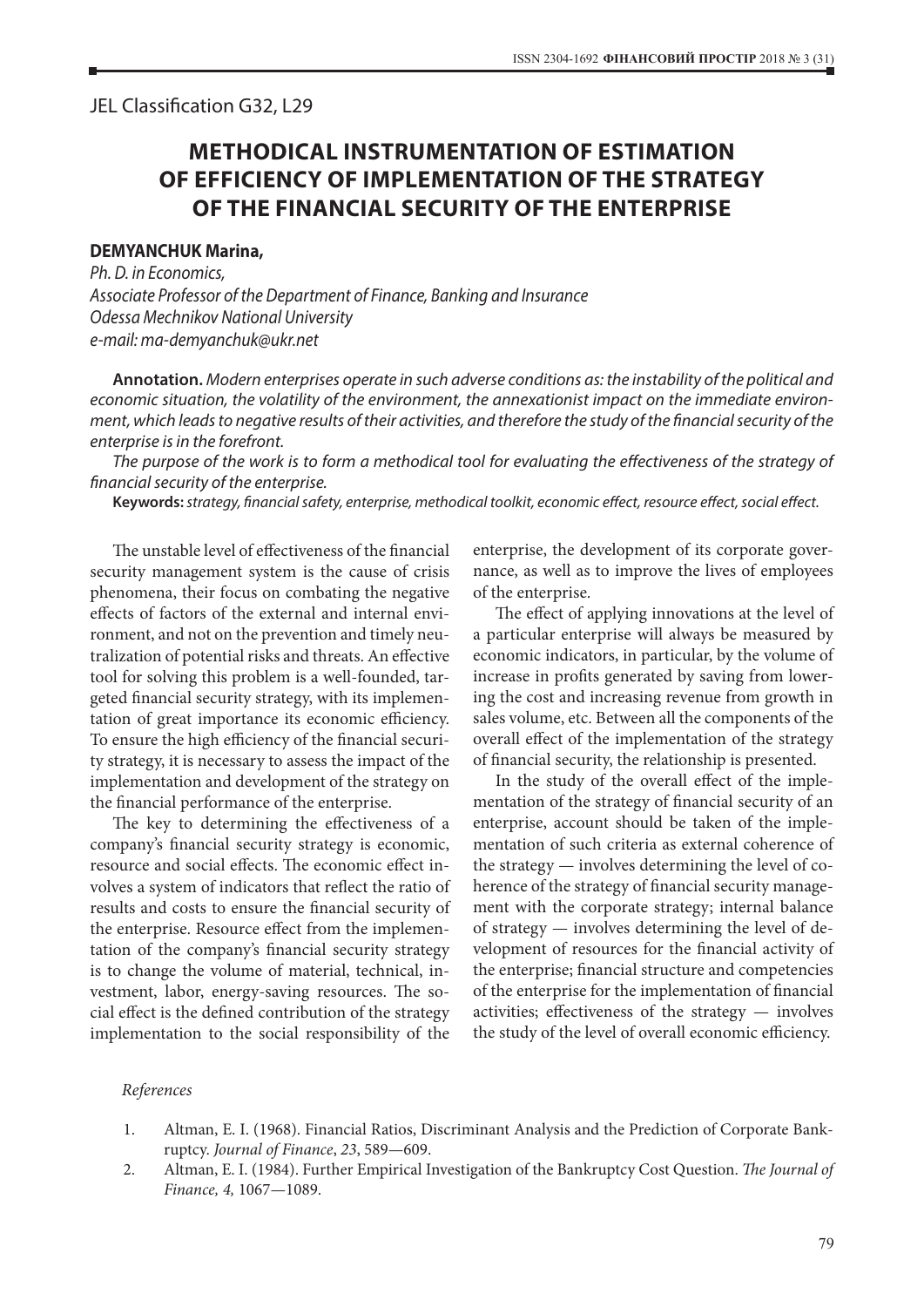- 3. Beaver, W. H. (1967, January). Financial Ratios as Predictors of Failure: empirical Research in Accounting, selected studies. *The Journal of Accounting Research*, pp. 71—111.
- 4. Taffler, R., & Tishaw, H. (1977, March). Going, going, gone four factors which predict. *Accountancy*, 50—54.
- 5. Blank, I. A. (2006). *Upravlenye fynansovoi bezopasnostiu predpryiatyia [Management of financial security of the enterprise]*. Kyiv: Nyka-Tsentr, Yelha [in Russian].
- 6. Heiets, V. M. (Ed.), Kyzym, M. O., Klebanova, T. S., & Cherniak, O. I. (2006). *Modeliuvannia ekonomichnoi bezpeky: derzhava, rehion, pidpryiemstvo [Modeling of economic security: state, region, enterprise].* Kharkiv: VD «INZhEK» [in Ukrainian].
- 7. Hrytsenko, O. I. (2010). Zabezpechennia finansovoi bezpeky diialnosti kredytnykh spilok [Ensuring financial safety of the activities of credit unions]. *Visnyk Sumskoho natsionalnoho ahrarnoho universytetu — Bulletin of the Sumy National Agrarian University, 2*, 35 — 42 [in Ukrainian].
- 8. Yermoshenko, M. M., & Horiacheva, K. S. (2010). *Finansova skladova ekonomichnoi bezpeky: derzhava i pidpryiemstvo [Financial component of economic security: state and enterprise].* Kyiv: Natsionalna akademiia upravlinnia [in Ukrainian].
- 9. Plastun, O.L. (2006). Finansova bezpeka hospodarskykh subiektiv yak efektyvnyi zasib poperedzhennia bankrutstva [Financial security of economic entities as an effective means of preventing bankruptcy]. *Visnyk Ukrainskoi akademii bankivskoi spravy — Bulletin of the Ukrainian Academy of Banking, 2* (21), 57—60 [in Ukrainian].
- 10. Vankovych, D. (1999). Rol finansovoi bezpeky pidpryiemstva v upravlinni yoho finansovymy resursamy [The financial security of an enterprise in the management of its financial resources]. *Aktualni problemy ekonomiky perikhidnoho periodu — Current problems of the economy of the periperiod period, 4*, 131—135 [in Ukrainian].
- 11. Vladyka, Yu. P., Fic, M. (2017). Retrospektyvnyi analiz pidkhodiv vitchyznianykh naukovtsiv do katehorii «finansova bezpeka pidpryiemstva» [Retrospective analysis of the approaches of domestic scientists to the category «financial security of the enterprise»]. *Innovatsiini, finansovi ta tekhnichni aspekty diialnosti pidpryiemstv — Innovative, financial and technical aspects of enterprise activity,* 263—273. Dnipro: Porohy [in Ukrainian].
- 12. Hukova, A. V., & Anykyna, I. D. (2006). Rol fynansovoi bezopasnosty predpryiatyia v systeme eho эkonomycheskoi bezopasnosty [The role of financial security of an enterprise in the system of its economic security]. *Obrazovanye і obshchestvo — Education and Society, 3*, 98—102 [in Russian].
- 13. Andrushkiv, B. M., & Maliuta, L. Ya. (2016). *Ekonomichna ta mainova bezpeka biznesu [Economic and property security business: tutorial].* Ternopil: FOP Palianytsia V. A. [in Ukrainian].
- 14. Zhuravka, O. S., & Bondarenko, Ye. K. (2012). Teoretychni aspekty formuvannia systemy finansovoi bezpeky pidpryiemstva [Theoretical aspects of the formation of the financial security system of the enterprise]. *Innovatsiina ekonomika — Innovative economy, 4,* 234—237 [in Ukrainian].
- 15. Zhuravka, F. O., & Mohylina, L. A. (2012). Sutnist i rol finansovoi bezpeky subiekta pidpryiemnytstva v konteksti zabezpechennia yoho ekonomichnoi bezpeky [The essence and role of financial security of the subject of entrepreneurship in the context of ensuring its economic security]. *Problemy i perspektyvy rozvytku bankivskoi systemy Ukrainy — Problems and prospects of development of the banking system of Ukraine, 35,* 16—24 [in Ukrainian].
- 16. Korystin, O. Ye., Baranovskyi, O. I., Herasymenko, L. V., & Juzhi, O. M. (Ed.). (2010). *Ekonomichna bezpeka [Economic security].* Kyiv: Aleuta; KNT; Tsentr uchbovoi literatury [in Ukrainian].
- 17. Poberezhnyi, S. M., Plastun, O. L., & Bolhar, T. M. (2010). *Finansova bezpeka bankivskoi diialnosti [Financial security of banking activity].* Sumy: Derzhavnyi vyshchyi navchalnyi zaklad «Ukrainska akademiia bankivskoi spravy Natsionalnoho banku Ukrainy» [in Ukrainian].
- 18. Kovalchuk, K. F. (Ed.). (2016). *Upravlinska, finansova ta marketynhova diialnist pidpryiemstv v umovakh nestiikoi ekonomiky [Management, financial and marketing activities of enterprises in an unstable economy].* Dnipropetrovsk: Porohy [in Ukrainian].
- 19. Kuzenko, O. L. (2015). Arkhitektonika finansovoho mekhanizmu finansovoi bezpeky za rivniamy subiektiv finansovykh vidnosyn [Architectonics of the financial mechanism of financial security by the levels of subjects of financial relations]. *Naukovyi zhurnal Yevropeiskoho universytetu «Ekonomika i upravlinnia» — Scientific Journal of European University «Economics and Management», 2* (66), 129— 135 [in Ukrainian].
- 20. Orlyk, O. V. (2017). *Finansova bezpeka pidpryiemstva: kharakterni osoblyvosti ta strukturyzatsiia [Financial security of the enterprise: characteristic features and structuring]*. Innovatsiini, finansovi ta